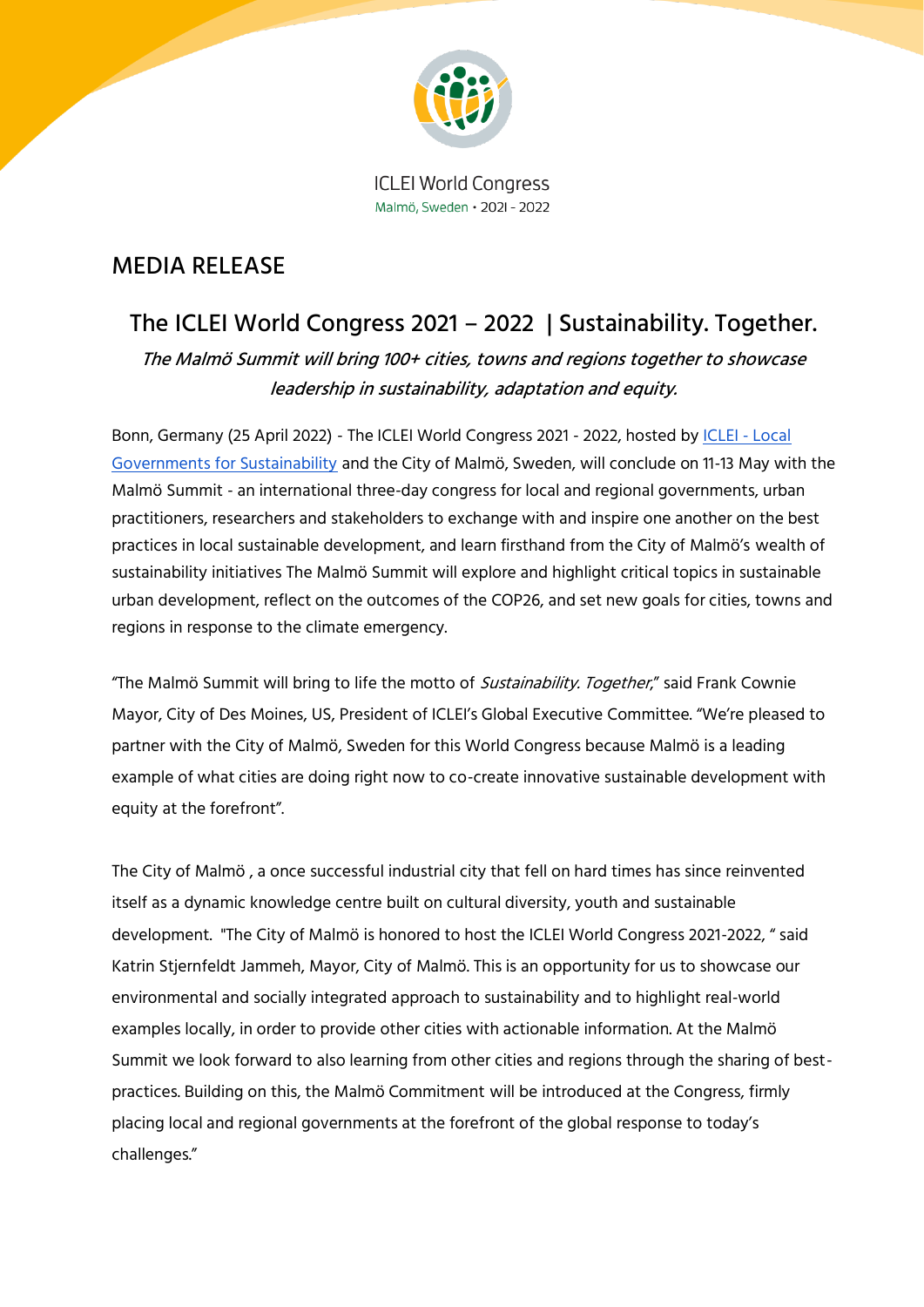Through a pre-event researchers' symposium, high-level plenaries, interactive mobile workshops, virtual sessions, and networking opportunities, the Malmö Summit is an action-oriented event that will ensure a space for cities, towns and regions to experience the power of working together toward their sustainability goals. Local and regional governments and their partners from around the world are invited to join the Malmö Summit in showcasing, celebrating and exchanging on the vision of a sustainable urban future. Registration information is available [here.](https://worldcongress.iclei.org/iclei-world-congress-21-22/the-malmo-summit/)

### PROGRAM OVERVIEW

The ICLEI World Congress 2021 – 2022: The Malmö Summit will have three days of core programming for participants, featuring strategic high-level dialogues building on themes explored in 2021, as well as exciting technical visits, in-depth workshops and multiple networking opportunities.

The rich and engaging in-person and online sessions will be divided into three overarching categories:

- **Strategies towards a climate neutral future:** These sessions will explore the efforts needed in our cities, towns and regions in order to move towards a climate-neutral future, specifically looking at technological approaches and fostering behavior change within the community.
- **Strategies towards resilient and healthy communities in harmony with nature:** These sessions will investigate cutting-edge discussions in building resilience capacity in our cities, towns, regions and communities, making them healthy homes both for people as well as for nature.
- **Strategies towards equitable and inclusive communities:** These sessions will look at equitable, inclusive and whole-of-society approaches to local sustainable development, participatory approaches and stakeholder engagement, and prioritizing the interlink between human health and sustainable local development.





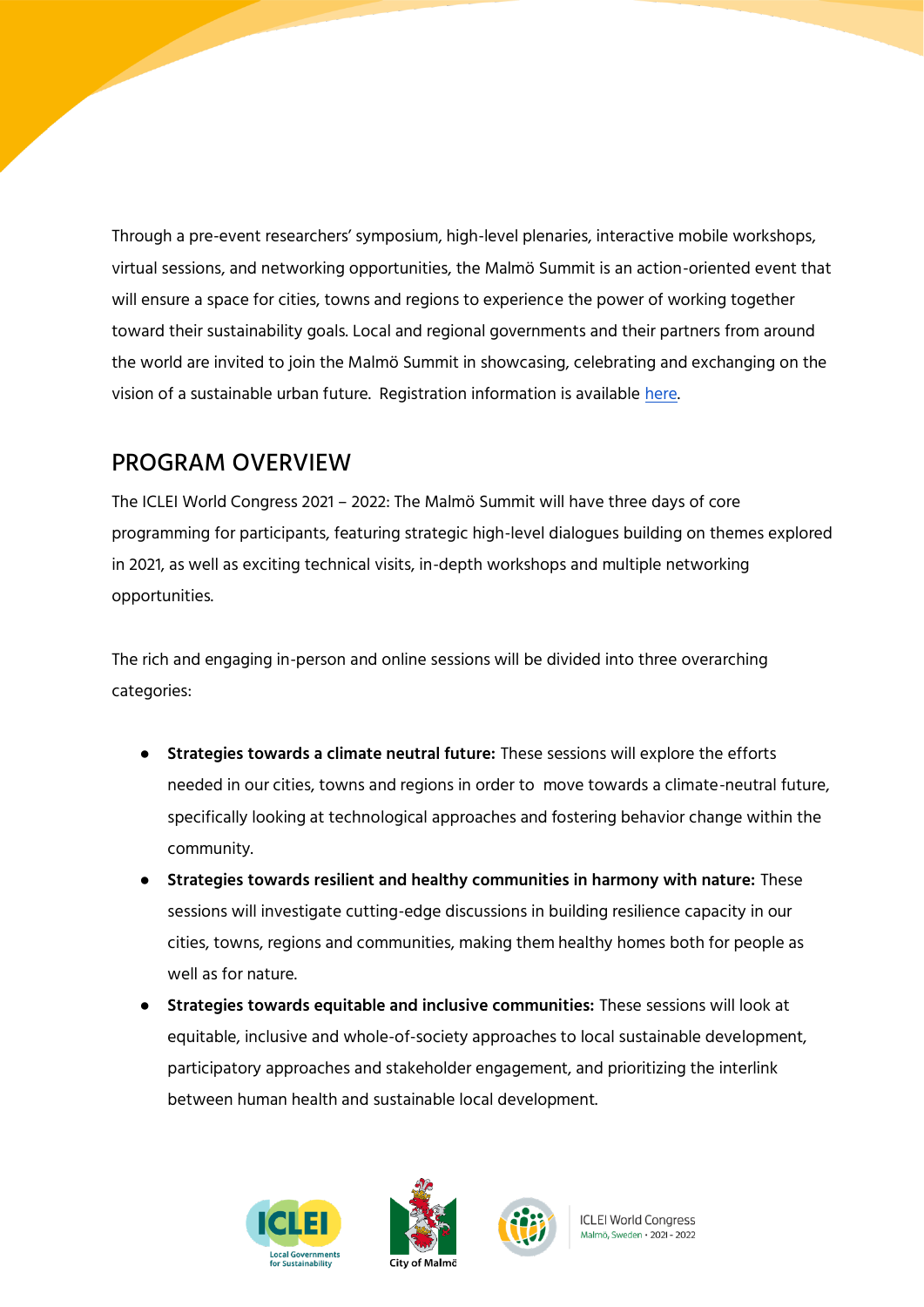In order for cities, towns and regions to achieve these objectives, key enablers for action need to be leveraged. The Malmö Summit will give special attention to two of those enablers: **Sustainable finance** and **Innovation.**

**Sustainable Finance:** These sessions will focus on bringing all actors along the investment chain behind the SDGs to respond to the crisis in the short-term and rebuild over the long-term for a more resilient and sustainable future.

**Innovation:** These sessions will share new approaches for addressing urban sustainability; including highlighting areas the ICLEI Network are already applying. The sessions under this area will show that innovation is a process of trial, failure and success, looking at innovation through two lenses; innovation in sectors and Innovation in policy and governance approaches.

### RESEARCH SYMPOSIUM

The Research Symposium, the 6th in ICLEI's 32-year history will deepen the dialogue among leading urban sustainability researchers, innovators, local and regional practitioners, political leaders, and scientists, at the interface of research-policy-practice to co-create actionable knowledge for science-informed decision making to support subnational governments in their transition toward further sustainability.

During the Research Symposium, as the highlighted Research & Innovation component of the ICLEI World Congress 2021-2022, two important reports and key outcomes from the Innovate4Cities 2021 Conference, will be launched and discussed, as new agendas for cities and climate change science.

First, an update to the Global Research Action Agenda on Cities and Climate Change Science will be released as Findings from Innovate4Cities 2021 and Update to the Global Research and Action Agenda.

Second, an updated City Research and Innovation Agenda (Global Covenant of Mayors for Climate and Energy, GCoM), a response for city practice and city leadership to the updated GRAA agenda, will also be launched.

The Research Symposium will also include:







**ICLEI World Congress** Malmö, Sweden · 2021 - 2022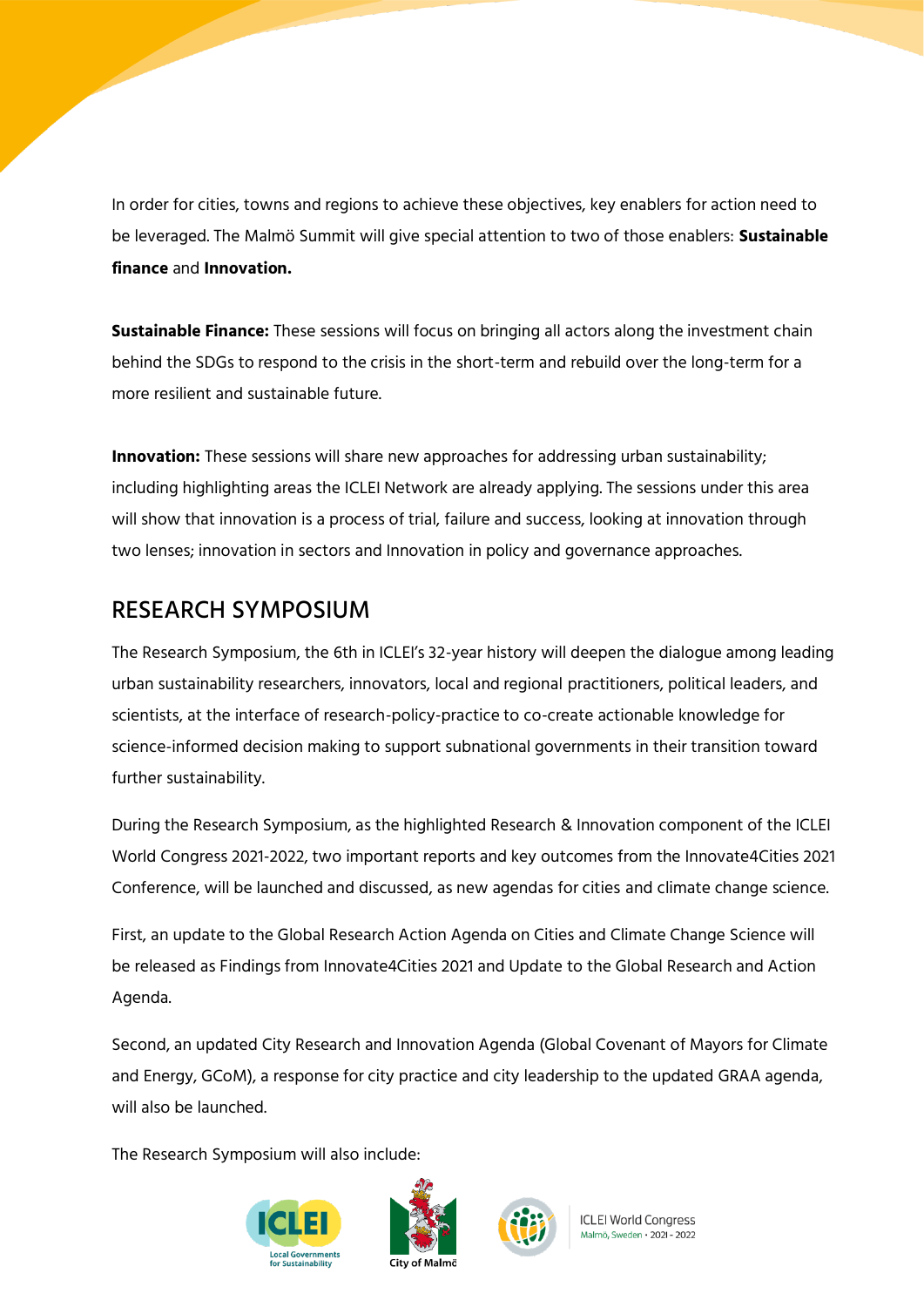- The Knowledge Hall: A space for local governments and researchers to showcase their projects
- Research Market Place: A space to pitch researchers' project ideas, as well as explore partnerships and coalitions for future research and innovation collaboration.

This event, designed and delivered under ICLEI's Global Research Strategy is co-organized by the City of Malmö, the World Maritime University (WMU) - Sasakawa Global Ocean Institute (GOI, and ICLEI.

The Research Symposium will take place on 10 May at the World Maritime University (WMU). For more information, visit [https://worldcongress.iclei.org/global-research-symposium/.](https://worldcongress.iclei.org/global-research-symposium/)

### MOBILE WORKSHOPS

To give the participants a unique opportunity to learn first-hand from the City of Malmö's wealth of sustainability initiatives, thirteen Mobile Workshops will be organized by the City of Malmö especially for the ICLEI World Congress 2021-2022: Malmö Summit. Participants will explore the innovative solutions and approaches that the City of Malmö has implemented to advance its own sustainable development.

To learn more about each Mobile Workshop, please visit [https://worldcongress.iclei.org/mobile](https://worldcongress.iclei.org/mobile-workshops/)[workshops/.](https://worldcongress.iclei.org/mobile-workshops/)

# THE MALMÖ COMMITMENT

The Malmö Commitment positions local and regional governments at the centre of the global response to today's challenges, by encouraging sustainable approaches, innovation, adaptability, participation, and inclusiveness in policy-making to tackle the current climate emergency and by embedding social equity at the core of their local sustainable development. It gathers local and regional governments that commit to this urban transformation following a four-step process: identify the challenges; monitor social equity indicators; report the progress and enhance the effort taken through neighbouring communities.

During day two of the Malmö Summit, initial signees will be announced and other cities or regions will be invited to join the commitment.







**ICLEI World Congress** Malmö, Sweden · 2021 - 2022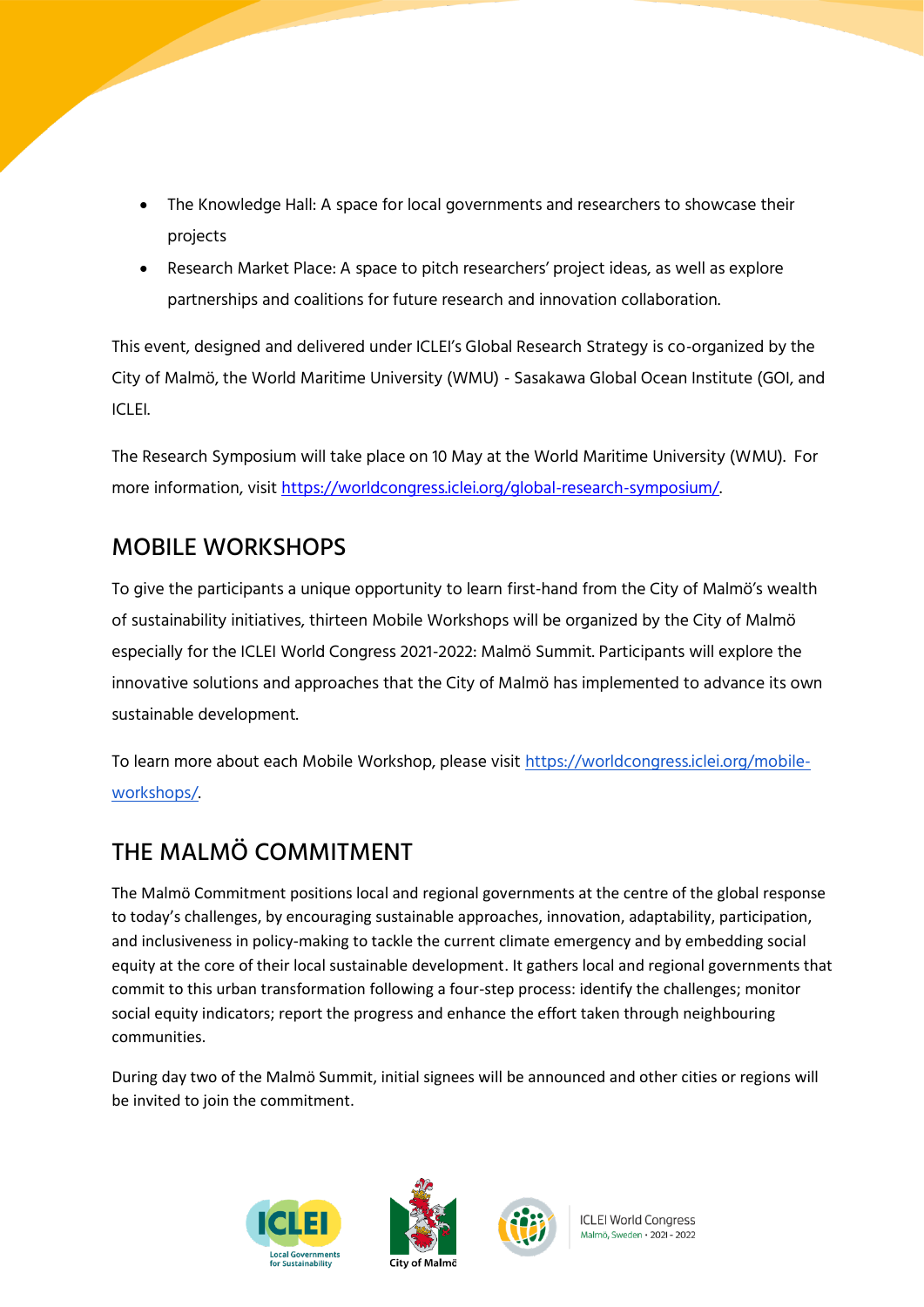### **SPONSORS**

ICLEI and the City of Malmö would like to thank the following organizations for their support and contribution to the ICLEI World Congress 2021-22:

#### **Premium Event Sponsors:**

- **[ClimateView](https://worldcongress.iclei.org/premium-sponsor-profile-climateview/)**
- **[E.ON Sweden](https://worldcongress.iclei.org/premium-sponsor-profile-e-on/)**
- **[MKB](https://worldcongress.iclei.org/premium-sponsor-profile-mkb/)**

#### **Media Partners:**

The ICLEI World Congress 2021-2022: The Malmö Summit is supported by official media partners including All Things Urban, CitiesToday, EKOİQ, İKLİM HABER (Climate News), Impakter, Shareable, STIR World, TheMayor.EU, URBANET, urbanNext, World Architecture Community, and WRI Ross Center for Sustainable Cities.

-end-

# NOTE TO EDITORS

#### **About the ICLEI World Congress**

Every three years, ICLEI hosts the ICLEI World Congress to showcase how cities, towns and regions across our network are advancing sustainable urban development worldwide. The ICLEI World Congress connects local and regional governments with their peers and strategic partners, and provides a platform for discussions that will inform and enhance their work.

From the founding World Congress in New York City, USA in 1990, the ICLEI World Congress has always taken a deep and critical look at the most relevant and pressing issues in urban sustainability. The ICLEI World Congress is the core event organized by ICLEI. Each event is a chance for the network and our partners to come together and outline the future of sustainability in urban areas worldwide.

For more information about the ICLEI World Congress, please visit [https://worldcongress.iclei.org.](https://worldcongress.iclei.org/)







**ICLEI World Congress** Malmö, Sweden • 2021 - 2022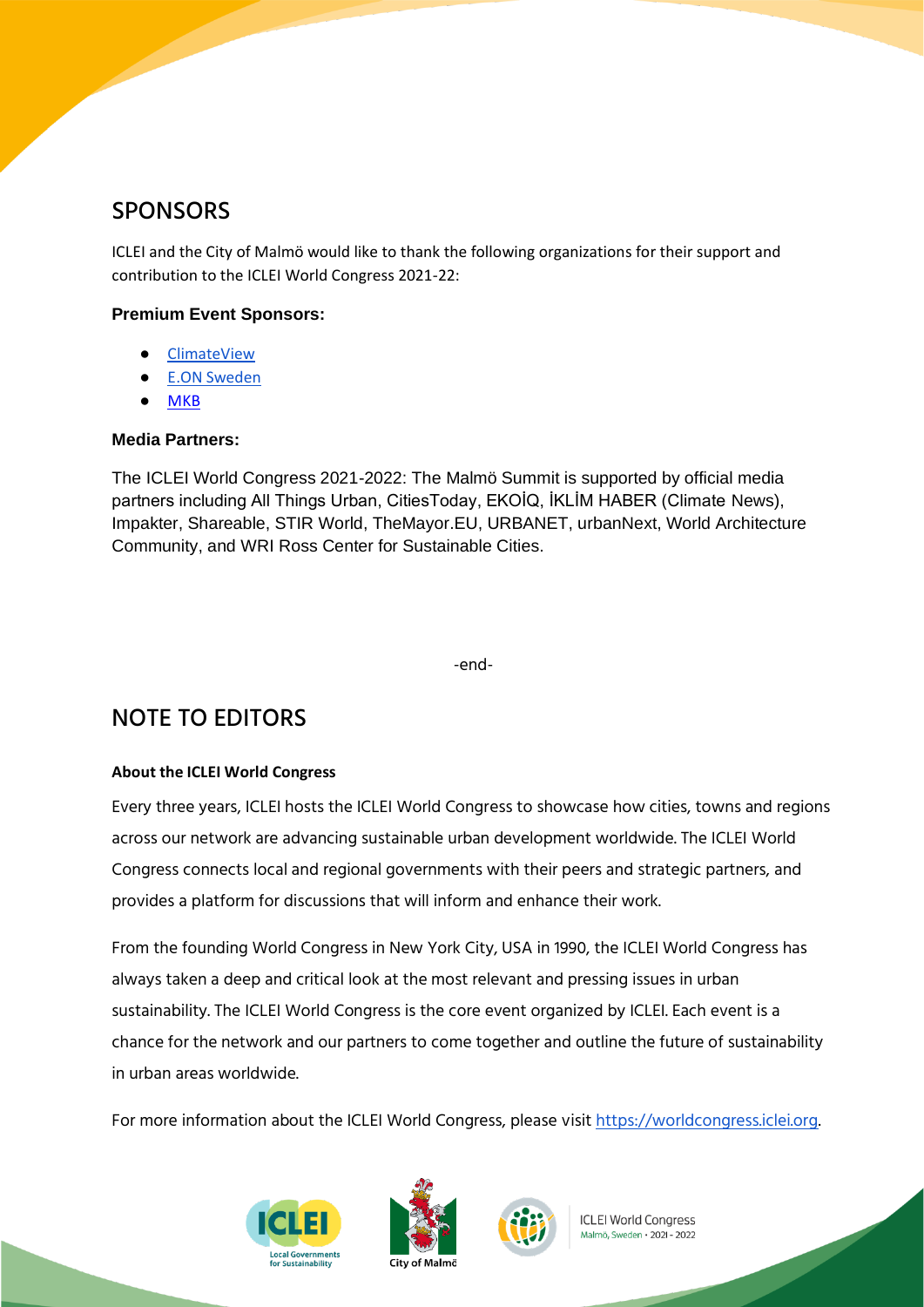Full event program is available here: [https://worldcongress.iclei.org/program-overview/.](https://worldcongress.iclei.org/program-overview/)

#### **About ICLEI - Local Governments for Sustainability**

ICLEI – Local Governments for Sustainability is a global network of more than 2,500 local and regional governments committed to sustainable urban development. Active in 125+ countries, we influence sustainability policy and drive local action for low emission, nature-based, equitable, resilient and circular development. Our Members and team of experts work together through peer exchange, partnerships and capacity building to create systemic change for urban sustainability.

For more information about ICLEI, please visit: [https://iclei.org/.](https://iclei.org/)

#### **About the City of Malmö**

An ICLEI Member since 1996, the City of Malmö is a climate-smart knowledge city, listed as the fourth most innovative in the world by OECD. Malmö is working actively for sustainability initiatives and is the first city in Sweden that has publicly announced the commitment to implement the UN SDG's.

With around 350,000 inhabitants, Malmö might be small in size, but big in ambition. The city has adopted a unique approach to sustainability, with environmental, financial and social effects all forming part of the equation. Everything that happens in Malmö is done with sustainability in mind. New climate-smart city districts are emerging, and old areas are being improved using new environmental technology. And the objectives are ambitious: By 2030, will be supplied with 100% renewable energy.

## CONTACT

**For further information:** [https://worldcongress.iclei.org/media/.](https://worldcongress.iclei.org/media/)

#### **For media inquiries, please contact:**

Anastasia Sukhoroslova, PR Consultant for the World Congress 2021-2022 ICLEI - Local Governments for Sustainability Phone: +49 (0)163 / 832 5284 | Email: anastasia.sukhoroslova@iclei.org |







**ICLEI World Congress** Malmö, Sweden • 2021 - 2022